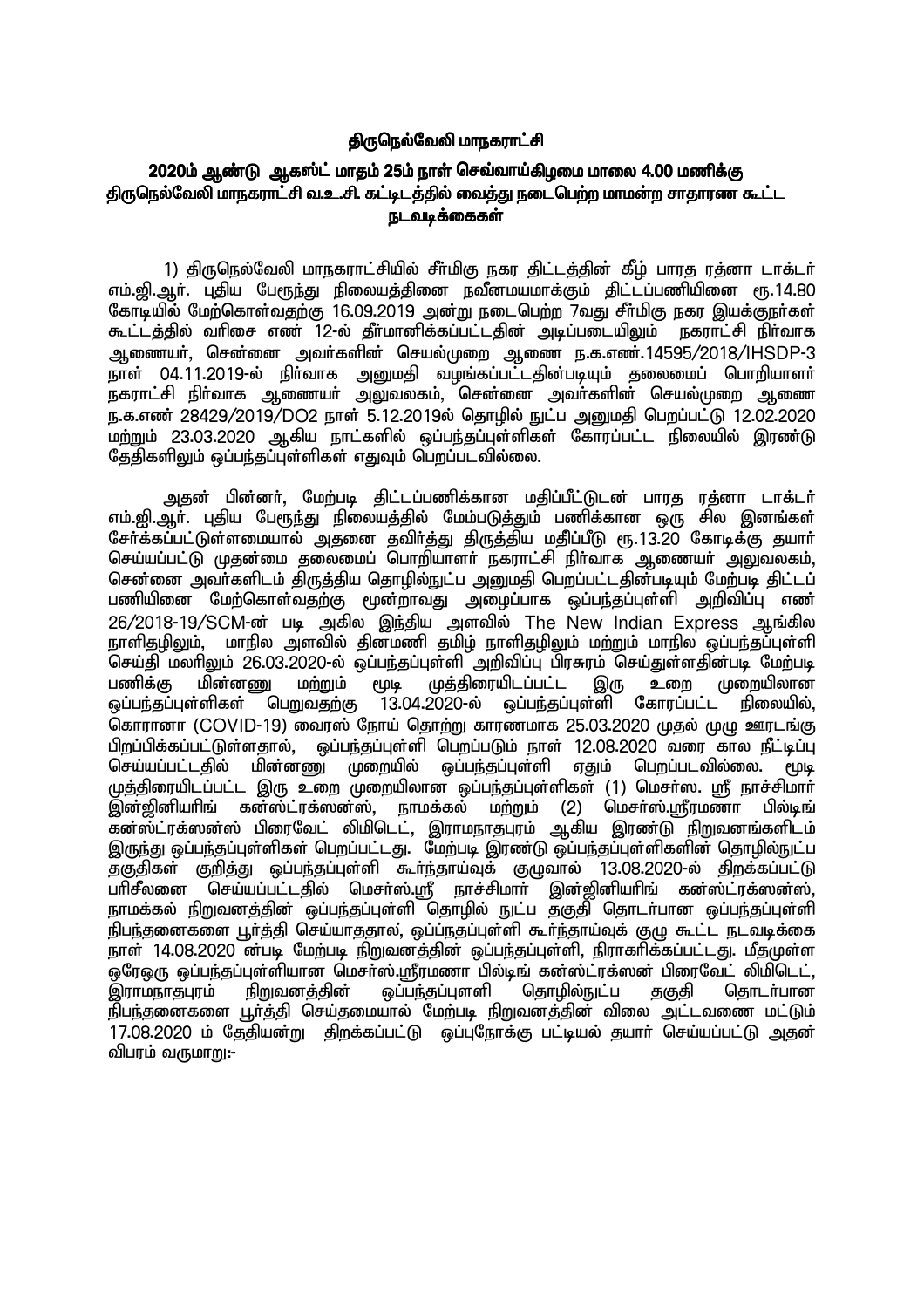| வ.  | பணியின் பெயர்                 | பணியின் ஒப்பந்த   | மெசர்ஸ். ஸ்ரீரமணா        |
|-----|-------------------------------|-------------------|--------------------------|
| எண் |                               | மதிப்பு           | பில்டிங் கன்ஸ்ட்ரக்ஸன்ஸ் |
|     |                               |                   | பிரைவேட் லிமிடெட்,       |
|     |                               |                   | இராமநாதபுரம்             |
|     |                               |                   | நிறுவனத்தின் ஒப்பந்த     |
|     |                               |                   | மதிப்பு                  |
|     | சீா்மிகு நகர திட்டத்தின் கீழ் | ரூ.12,59,21,671/- | ரு.13,45,93,486/-        |
|     | பாரத ரத்னா டாக்டர்            |                   |                          |
|     | எம்.ஜி.ஆா். புதிய பேரூந்து    |                   |                          |
|     | நிலையத்தினை                   |                   |                          |
|     | நவீனமயமாக்கும் பணிகள்         |                   |                          |
|     | செய்தல்.                      |                   |                          |
|     |                               |                   | 6.89% மதிப்பீட்டை விட    |
|     |                               |                   | அதிகம்                   |

ஒப்பந்தப்புள்ளி கூர்ந்தாய்வுக்குழு மெசர்ஸ். ஸ்ரீரமணா பில்டிங் கன்ஸ்ட்ரக்ஸன் பிரைவேட் லிமிடெட், இராமநாதபுரம் நிறுவனம் ஒப்பந்தப்புள்ளியில் கொடுத்துள்ள ஒப்பந்த மதிப்பு ரூ.13,45,93,486/- ஆனது மதிப்பீட்டை விட 6.89% அதிகமாக உள்ளதால் இது ஏற்கதக்கதல்ல எனக் கருதி ஓப்பந்ததாரரை விலைகுறைப்பு பேச்சு வாா்த்தைக்கு அழைக்க 17.08.2020 அன்று கடிதம் அனுப்பப்பட்டது. அதன் பின்னா் ஒப்பந்ததாரா் தமது 19.08.2020-ம்<br>தேதிய கடிதத்தில், இவ்வலுவலகத்திலிருந்து விலைக்குறைப்பு பேச்சு வாா்த்தைக்கு தேதிய கடிதத்தில், இவ்வலுவலகத்திலிருந்து விலைக்குறைப்பு பேச்சு வார்த்தைக்கு அழைக்கப்பட்டதனை ஏற்று ஏற்கனவே ஓப்பந்தப்புள்ளியில் கொடுத்த மதிப்பீட்டை விட 6.89%<br>அதிகமான விலைவிகிதத்திலிருந்து குறைத்து மதிப்பீட்டைவிட 4.99% அதிகமான அதிகமான விலைவிகிதத்திலிருந்து குறைத்து மதிப்பீட்டைவிட 4.99% அதிகமான விலைவிகிதத்தில் மேற்படி பணியை செய்ய ஒப்புக்கொண்டுள்ளாா். இருப்பினும் ஒப்பந்தப்புள்ளி கூர்ந்தாய்வுக்குழு மெசர்ஸ். ஸ்ரீரமணா பில்டிங் கன்ஸ்ட்ரக்ஸன் பிரைவேட் லிமிடெட், இராமநாதபுரம் நிறுவனத்தின் முதலாவது விலைக்குறைப்பு பேச்சுவார்த்தையில் கொடுத்துள்ள தொகை ரூ.13,22,04,863/-ஆனது மதிப்பீட்டை விட 4.99% அதிகமாக உள்ளதால் ஒப்பந்ததாரரை மீண்டும் விலைகுறைப்பு பேச்சு வார்த்தைக்கு அழைக்க 19.08.2020 அன்று கடிதம் அனுப்பப்பட்டது. அதன் பின்னா் ஒப்பந்ததாரா் தமது 21.08.2020-ம் தேதிய கடிதத்தில், இவ்வலுவலகத்திலிருந்து விலைக்குறைப்பு பேச்சு வார்த்தைக்கு அழைக்கப்பட்டதனை ஏற்று தற்போது மேற்படி பணிக்கு தேவையான கட்டிடப் பொருட்கள், குறிப்பாக எரிபொருள் மற்றும் வேலை ஆட்களுக்கான கூலி ஆகியவை சந்தையில் எதிர்பாராதவிதமாக அதிகமாகி விட்டபடியால் மேலும் விலைக்குறைப்பு செய்ய இயலாது என இறுதியாகவும், முடிவாகவும் கெரிவிக்குள்ளார்.

் எனவே, 21.08.2020-ம் தேதிய ஒப்பந்தப்புள்ளி கூர்ந்தாய்வுக் குழு கூட்ட<br>நடவடிக்கையில் மெசர்ஸ். மாீரமணா பில்டிங் கன்ஸ்ட்ரக்ஸன் பிரைவேட் லிமிடெட். மெசர்ஸ். ஸ்ரீரமணா பில்டிங் கன்ஸ்ட்ரக்ஸன் இராமநாதபுரம் நிறுவனத்தின் இரண்டாவது விலைக்குறைப்பு பேச்சுவார்த்தைக்குப் பின் வரும் ஒப்பந்தப்புள்ளி மதிப்பு ரூ.13,22,04,863/- மதிப்பீட்டை விட 4.99% கூடுதலான<br>ஒப்பந்தப்புள்ளியை மாமன்றம் முடிவு செய்யலாம் என பரிந்துரை செய்துள்ளகின்படி <u>லப்பந்தப்புள்ளியை மாமன்ற</u>ம் முடிவு மாமன்றக்தின் அனுமதிக்கும் முடிவிற்கும்.

### <u>அலு</u>வலகக் குறிப்பு:

அ) மேற்படி, திருநெல்வேலி மாநகராட்சி - திருநெல்வேலி சீர்மிகு நகர (Smart City Limited) திட்டத்தின் கீழ் பாரத ரத்னா டாக்டர் எம்.ஜி.ஆர். புதிய பேரூந்து நிலையத்தினை நவீனமயமாக்கும் பணி அத்தியாவசியமான பணியாக இருப்பதாலும், திட்டப்பணியாக<br>இருப்பதாலும். மொதுமக்கள் நலன் கருதி மேற்படி பணியினை மேற்கொள்ள இருப்பதாலும், பொதுமக்கள் நலன் கருதி மேற்படி பணியினை மேற்கொள்ள வேண்டியிருப்பதாலும் தமிழ்நாடு நகர்ப்புற உள்ளாட்சிகளுக்கான பொறியியல் நடைமுறை நூல் தொகுப்பு-1, அத்தியாயம் 2, உட்பிரிவு 2.7.2-ன்படி ஒப்பந்தப்புள்ளி முதல் அழைப்பில் கூட மதிப்பீட்டை விட 5% வரை கூடுதலாக பெறப்படும் ஒப்பந்தப்புள்ளிகளை ஒப்புக் கொள்வதற்கு மாமன்றம் அனுமதிக்கலாம் என வழிவகை செய்யப்பட்டுள்ளதாலும், மூன்றாவது அழைப்பாக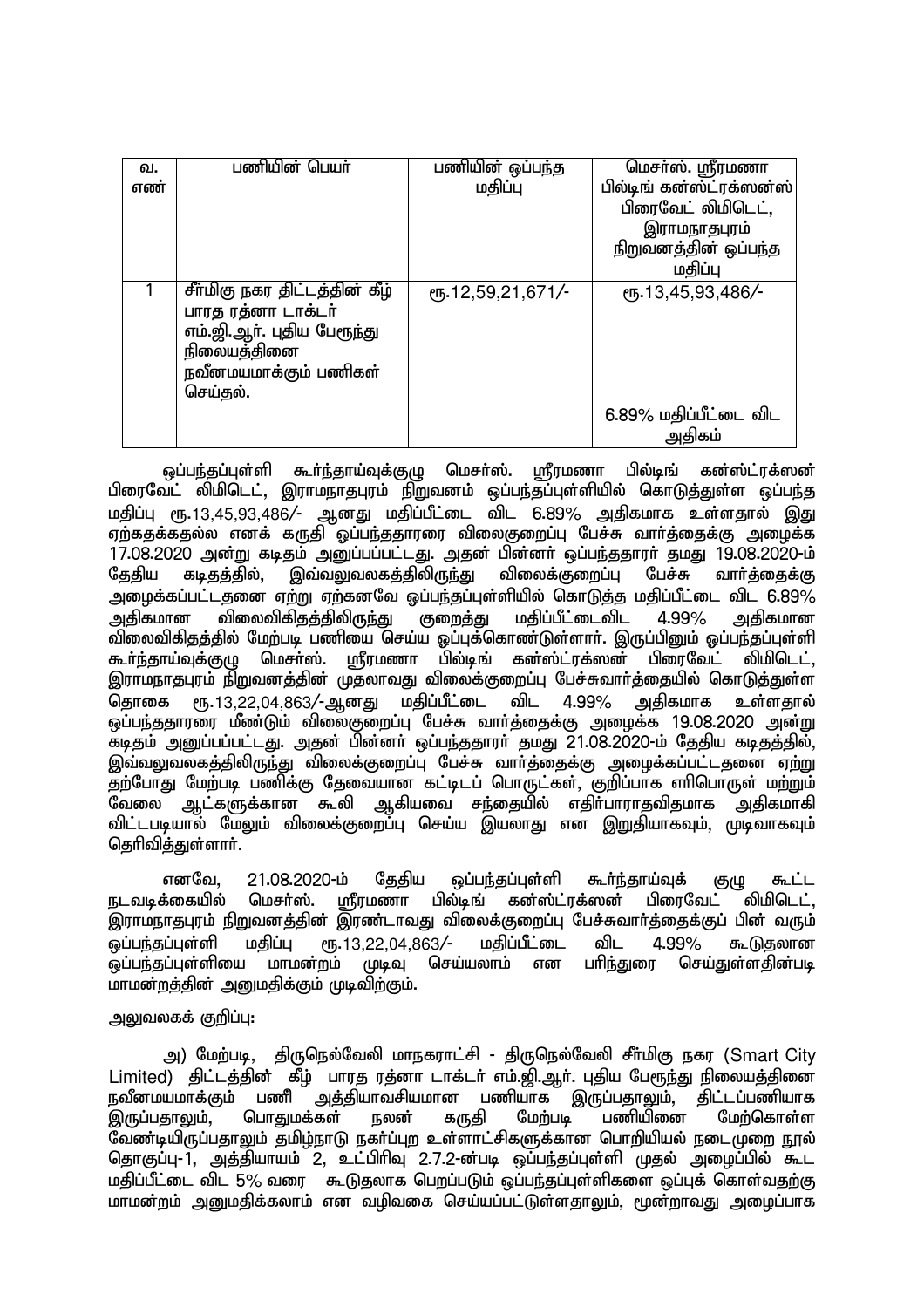இருப்பதாலும், 21.08.2020-ம் தேதிய ஒப்பந்தப்புள்ளி கூர்ந்தாய்வுக் குழு கூட்ட நடவடிக்கையில் மெசர்ஸ். ஸ்ரீரமணா பில்டிங் கன்ஸ்ட்ரக்ஸன் பிரைவேட் லிமிடெட், ராமநாதபுரம் நிறுவனத்தின் இரண்டாவது விலைக்குறைப்பு பேச்சுவார்த்தைக்குப் பின் வரும் ஒப்பந்தப்புள்ளி மதிப்பு ...<br>ரா..13.22.04,863/- மகிப்பீட்டை விட 4.99% கூடுதலான ஒப்பந்தப்புள்ளியை மாமன்றம் முடிவு .<br>செய்யலாம் என பரிந்துரை செய்துள்ளதின்படி, மாமன்றம் ஒப்புக் கொண்டு அறையதிக்கலாம்.

ஆ) மேற்படி பணியின் மதிப்பிட்டுத் தொகை ரூ.1320.00 இலட்சத்திற்கு திருநெல்வேலி சீர்மிகு நகர திட்டத்தின் கீழ் ஒதுக்கீடு செய்யப்பட்ட தொகை போக கூடுதலாகும் தொகையை மாநகராட்சி பொது நிதியிலிருந்து மேற்கொள்வதற்கும் மாமன்றம் அனுமதி வழங்கலாம்.

<u>கீர்மானம் எண் 99:</u>

அலுவலகக் குறிப்பு அங்கீகரிக்கப்படுக<u>ிறத</u>ு

(ஒ.பு.அ.எண். 26/2018-19/SCM)

2) திருநெல்வேலி மாநகராட்சி, தச்சநல்லூர் மண்டலம், வார்டு எண் 1, குறிஞ்சி நகர் பகுதியில் தெருவிளக்குகள் புதியதாக 4 எண்ணம் அமைக்க வேண்டியுள்ளது. எனவே குறிஞ்சி நகர் மக்கள் கோரிக்கையை ஏற்று, மேற்படி சாலையில் மின்கம்பங்களில் 4 எண்ணம் 20 W LED குருவிளக்கு பொருக்குவதற்கும் அதற்காகும் உக்கேச செலவுக் கொகை ரூ.80,000/-க்கிற்கும் மாமன்றத்தின் பார்வைக்கும் முடிவுக்கும்

அலுவலகக் குறிப்பு

திருநெல்வேலி மாநகராட்சி, தச்சநல்லூர் மண்டலம், வார்டு எண் 1, குறிஞ்சி நகர் பகுதியில் தெருவிளக்குகள் புதியதாக 4 எண்ணம் அமைக்க வேண்டியுள்ளது. எனவே குறிஞ்சி  $\overline{a}$ ந்துர் மக்கள் கோரிக்கையை எற்று. மேற்படி சாலையில் மின்கம்பங்களில் 4 எண்ணம் 20 W LED குருவிளக்கு பொருக்குவதற்கும் அதற்காகும் உக்கேச செலவுக் கொகை ரூ.80,000/-க்கிற்கும் மாமன்றம் அறைமதிக்கலாம்.

**தீர்மானம் எண் 100:** 

அலுவலகக் குறிப்பு அங்கீகரிக்கப்படுகிறது

(ந.க.எண் இ1/2752/2020-தச்சை)

3) திருநெல்வேலி மாநகராட்சி, தச்சநல்லூர் மண்டலம், வார்டு எண் 1, நல்மேய்ப்பர் நகர்  $10$ வது தெருவில் தெருவிளக்குகள் புதியதாக  $\bar{4}$  எண்ணம் அமைக்க வேண்டியுள்ளது. எனவே  $\,$ நல்மேய்ப்பர் நகர் மக்கள் கோரிக்கையை ஏற்று, மேற்படி சாலையில் மின்கம்பங்களில் 5 20 W LED எண்ணம் தெருவிளக்கு பொருத்துவதற்கும், அதற்காகும் உத்தேச செலவுத் தொகை ரூ.100000/-த்திற்கு மாமன்றத்தின் பார்வைக்கும் முடிவுக்கும்

### <u>அலுவலகக் குறிப்பு</u>

திருநெல்வேலி மாநகராட்சி, தச்சநல்லூர் மண்டலம், வார்டு எண் 1, நல்மேய்ப்பர் நகர் 10வது தெருவில் தெருவிளக்குகள் புதியதாக 4 எண்ணம் அமைக்க வேண்டியுள்ளது. எனவே நல்மேய்ப்பர் நகர் மக்கள் கோரிக்கையை ஏற்று, மேற்படி சாலையில் மின்கம்பங்களில் 5 எண்ணம் 20 W LED தெருவிளக்கு பொருத்துவதற்கும், அதற்காகும் உத்தேச செலவுத் கொகை ரூ.100000/-க்கிற்கும் மாமன்றம் அறையதிக்கலாம்.

 $f$ நீர்மானம் எண் $101$ :

அலுவலகக் குறிப்பு அங்கீகரிக்கப்படுகிறது

 $(Q(1/2378/2020 - 56.60)$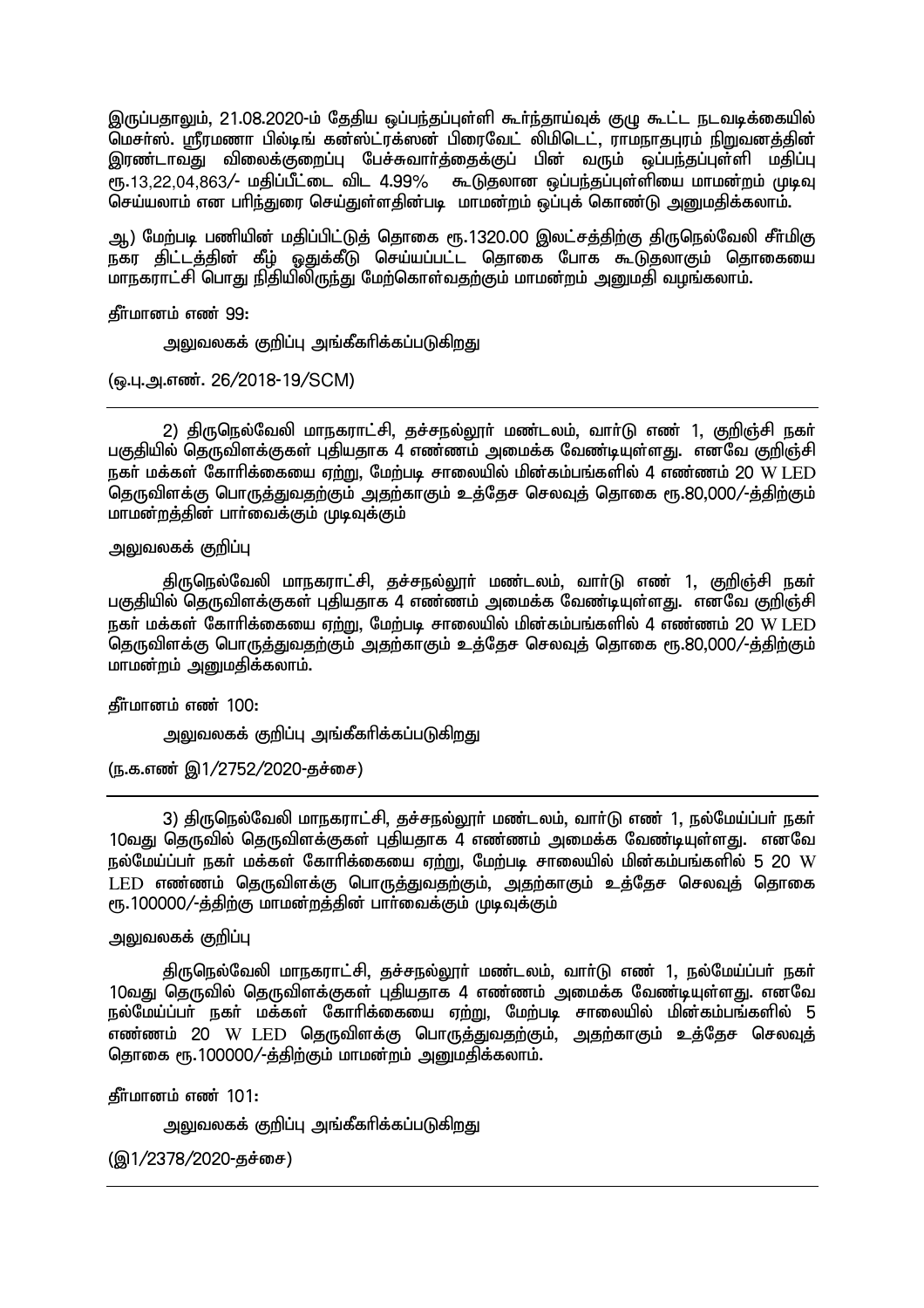4) திருநெல்வேலி மாநகராட்சியில் கீழ்க்காணும் பணிகள் மேற்கொள்ள ஒப்பந்ததாரரால் செலுத்தப்பட்ட EMD/FSD தொகையினை திரும்ப வழங்கக் கேட்டு M/s Sri Ramana Building  $Constructions$  (P) Ltd  $\ddot{\textbf{q}}$ ப்பந்ததாரரால் சமர்ப்பிக்கப்பட்டுள்ள 17.03.2020ம் தேதிய விண்ணப்பம் மாமன்றத்தின் பார்வைக்கும் அனுமதிக்கும் வைக்கப்படுகிறது.

| S1.            | Name of work                                                                        | <b>EMD</b> | <b>FSD</b>     | Register            |
|----------------|-------------------------------------------------------------------------------------|------------|----------------|---------------------|
| No.            |                                                                                     |            |                | Details             |
| $\overline{1}$ | Additional work of flooring and Electrification                                     | 10000      | 10000          | Tvl.Zone            |
|                | work at Kallanai Girls Hr. Sec. School West                                         |            |                | 2016-17             |
|                | <b>Block</b>                                                                        |            |                | P.No.18             |
| $\overline{2}$ | Supply and fixing of steel desk and benches, SS                                     | 10000      | 10000          | Tvl<br>Zone         |
|                | hand rails for Corporation Kallanai girls Hr.Sec.                                   |            |                | 2016-17             |
|                | School in Tirunelveli Ward Office Block "C"                                         |            |                | P.No.19             |
| 3              | (i) Proposed additional construction of Class                                       | 280507     | $\overline{0}$ | Office<br>Main      |
|                | room and Lab building for Corporation                                               |            |                | 2015-16 /II         |
|                | kallanai Girls Hr. Sec. School at Tirunelveli                                       |            |                | P.No.11             |
|                | Town Tirunelveli Ward Office                                                        |            |                |                     |
|                | (ii)Proposed<br>additional<br>construction<br>of                                    |            |                |                     |
|                | Auditorium<br>and<br>building<br>Lab<br>for                                         |            |                |                     |
|                | "Corporation Kallanai Girls Hr. Sec.School"                                         |            |                |                     |
|                | at Tirunelveli Ward Office Tirunelveli City                                         |            |                |                     |
|                | <b>Municipal Corporation</b>                                                        |            |                |                     |
| $\overline{4}$ | Proposed additional construction of class<br>(iii)                                  | 380000     | 380000         | Main<br>Office      |
|                | room building for Corporation Kallani Girls                                         |            |                | Lapsed              |
|                | school in Tirunelveli Town,<br>Sec.<br>Hr.                                          |            |                | $2016 - 17$ /I      |
|                | Tirunelveli ward Office, Tirunelveli City                                           |            |                | P.No.37             |
|                | Municipal corporation. Blofk A, Block B &                                           |            |                |                     |
|                | Block C<br>and<br>Proposed<br>additional                                            |            |                |                     |
|                | construction of class room building for Rani                                        |            |                |                     |
|                | Anna Girls Hr. Sec.School, MNP Sannathi                                             |            |                |                     |
|                | Tirunelveli<br><b>Street</b><br>at<br>Pettai,<br>Town,                              |            |                |                     |
|                | Tirunelveli Ward Office, Tirunelveli City                                           |            |                |                     |
|                | Municipal Corporation.                                                              |            |                |                     |
| 5              | (i) Proposed Additional Construction of Class                                       | 200000     | $\overline{0}$ | Main<br>Office      |
|                | Room<br>Building at Kamarajar<br>Higher                                             |            |                | Lapsed<br>2016-17/I |
|                | Secondary School in Pettai, Tirunelveli Ward<br>Office,<br>Tirunelveli<br>Municipal |            |                | P.No.43             |
|                | City<br>Corporation. Block A                                                        |            |                |                     |
|                | (ii)<br>Proposed additional<br>Construction                                         |            |                |                     |
|                | - of<br>class room Building at Kamarajar Higher                                     |            |                |                     |
|                | Secondary School in Pettai, Tirunelveli Ward                                        |            |                |                     |
|                | office,<br>Tirunelveli<br>City<br>Municipal                                         |            |                |                     |
|                | <b>Corporation Block B</b>                                                          |            |                |                     |
| 6              | Proposed additional construction of class room                                      | 44958      | $\overline{0}$ | Office<br>Main      |
|                | building for primary school at Palayapettai in                                      |            |                | 2016-17/I           |
|                | Ward No.50                                                                          |            |                | P.No.36             |
|                | Total                                                                               | 925465     | 400000         | 1325465             |

அலுவலகக் குறிப்பு:

மேற்படி EMD/FSD தொகை திருநெல்வேலி மண்டலம் மற்றும் மைய அலுவலக காலங்கடந்த வைப்புத் தொகை பதிவேட்டில் காலங்கடந்த வைப்புத் தொகையாக ரூ.10000/-க்கு மேல் உள்ளது. எனவே நகராட்சி நடைமுறை நூல் விதி எண  $7(10(i)(iii)$ -ன்படி  $\overline{\rm EMD}$ /FSD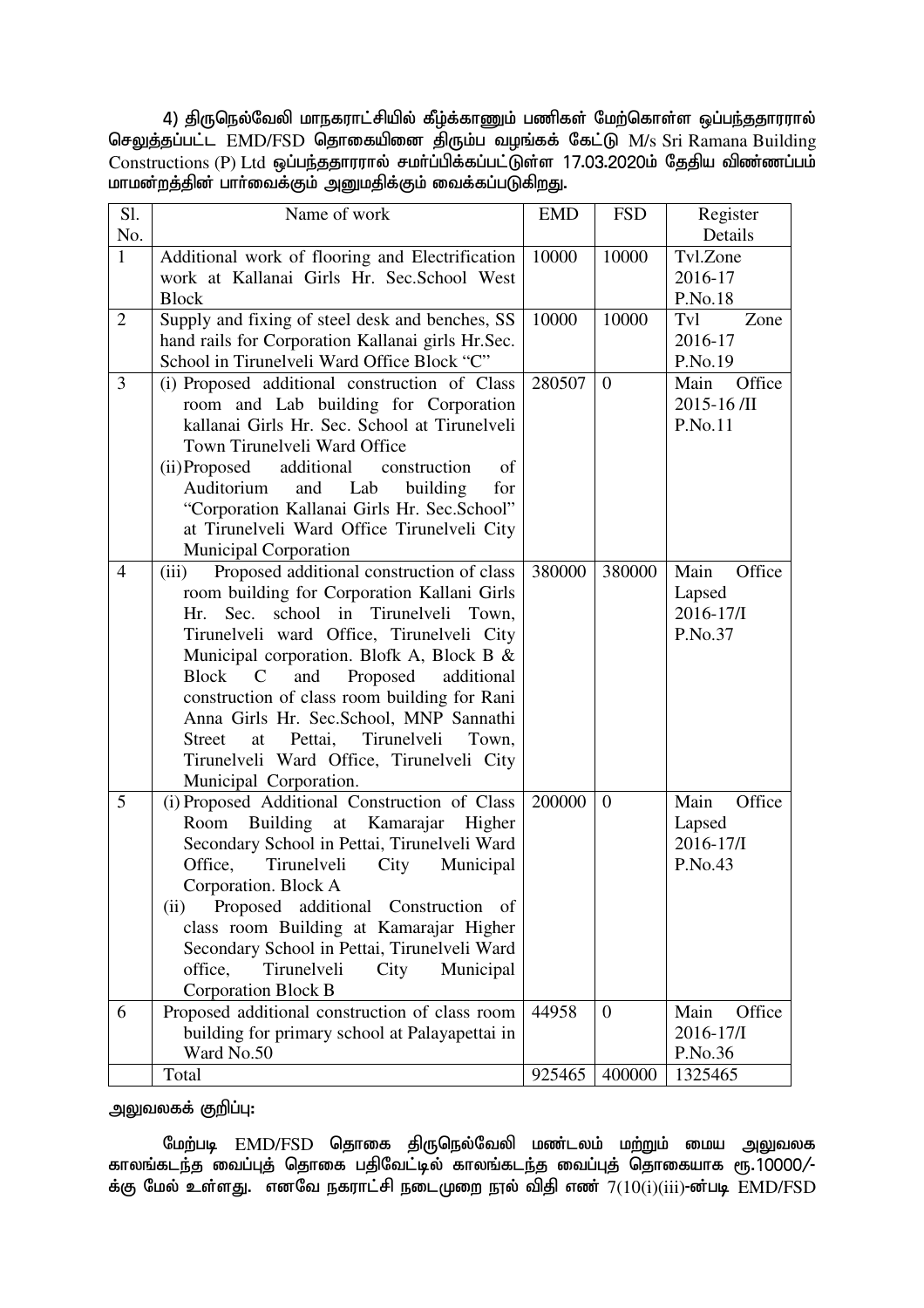தொகை ரூ.13,25,465/-மட்டும் M/s Sri Ramana Building Constructions (P) Ltd <u>ஓப்பந்ததாரருக்கு</u> திரும்ப வழங்க மாமன்றம் அறுமதிக்கலாம்.

கீர்மானம் எண் $102$ :

அலுவலகக் குறிப்பு அங்கீகரிக்கப்படுகிறது

 $($ @1/858/2020-கிலி)

5) திருநெல்வேலி மாநகராட்சியில் திருநெல்வேலி மண்டலத்தில் கீழ்க்காணும் பணிகள் மேற்கொள்ள ஒப்பந்ததாரரால் முன்வைப்பு/பின்வைப்புத் தொகை செலுத்தப்பட்டுள்ளது. மேற்படி ் வைப்புத் தொகையினை திரும்ப வழங்க கேட்டு ஒப்பந்ததாரர் திரு.M.தனபால் என்பவரால் 23/10/2019-ல் சமர்ப்பிக்கப்பட்டுள்ள விண்ணப்பம் மாமன்றத்தின் பார்வைக்கும் அனுமதிக்கும் வைக்கப்படுகிறது.

|   | SI.No.   Name of work                      |       | <b>EMD/FSD</b>   Register Details |
|---|--------------------------------------------|-------|-----------------------------------|
|   |                                            | (Rs.) |                                   |
|   | Ragumanpettai School 1 <sup>st</sup> Floor | 10000 | Tvl.Zone 2015-16                  |
|   | class room in Ward.No.48                   | 10000 | P.No.14,15                        |
| 2 | Maintenance of Town Hospital in            | 10000 | Tvl.Zone 2015-16                  |
|   | Ward No.41                                 | 10000 | P.No.14, 16                       |
| 3 | Maintenance work at Town Hospital          | 10000 | Tvl.Zone 2016-17                  |
|   | Building in ward. No.42                    | 10000 | <b>P.NO.20</b>                    |
|   |                                            | 60000 |                                   |

அலுவலகக் குறிப்ப<del>ு</del>

மேற்கண்ட விபரப்படி உள்ள முன்வைப்பு/பின்வைப்புத் தொகை காலங்கடந்த வைப்புத்<br>கயாக எ. 10.000/-ஆக உள்ளகு. எனவே நகராட்சி நடைமுளை நால் விகி தொகையாக ரூ.10,000/-ஆக உள்ளது. எனவே நகராட்சி நடைமுறை நூல்  $7(10)(i)(ii)$ -ன்படி தொகை ரூ.60,000/- மட்டும் ஒப்பந்ததாரா் திரு.M.தனபால் என்பவருக்கு திரும்ப வழங்க மாமன்றம் அனுமதிக்கலாம்.

**தீர்மானம் எண் 103:** 

அலுவலகக் குறிப்பு அங்கீகரிக்கப்படுகிறது

(ம.எண் 83/14-15-திலி)

6) கிருநெல்வேலி மாநகாாட்சி. மேலப்பாளையம் மண்டலக்கிற்குட்பட்ட பகுகியில் <u>அனைத்து மண்டல அலுவலகத்திற்கும் சோத்து ஒருங்</u>கிணைக்கப்பட்ட <u>ஆடறு</u>ப்பு மனைக்கு கடந்த 2009-ம் ஆண்டு 2016ம் ஆண்டு வரை மூன்று ஆண்டு காலத்திற்கான உரிமம் திரு.எஸ்.பி.பாண்டியன் என்பவருக்கு வழங்கப்பட்டது. மேற்கண்ட உரிம இனத்திற்கான கூடுதல் காப்புத் தொகை (Security Deposit) ரூ.5,00,000/- ஆனது திருநெல்வேலி மண்டல அலுவலக கருவூலத்தில் செலுத்தப்பட்டுள்ளது. அதன் விபரம் வருமாறு.

| வ.எண் | உரிமதாரர் பெயர்       | உரிம இன பெயர் | கூடுதல் காப்புத் தொகை  |  |
|-------|-----------------------|---------------|------------------------|--|
|       |                       |               | மற்றும் வைப்புத் தொகை  |  |
|       |                       |               | பதிவேடு விபரம்         |  |
|       | திரு.எஸ்.பி.பாண்டியன் | ஒருங்கிணைந்த  | $\sqrt{10,5,00,000/-}$ |  |
|       |                       | ஆடறுப்பு மனை  | திருநெல்வேலி<br>மண்டல  |  |
|       |                       | மேலப்பாளையம்  | வைப்புத் தொகை பதிவேடு  |  |
|       |                       | மண்டலம்       | பக்கம் எண் 12          |  |
|       |                       |               | வருடம் 2009-2010       |  |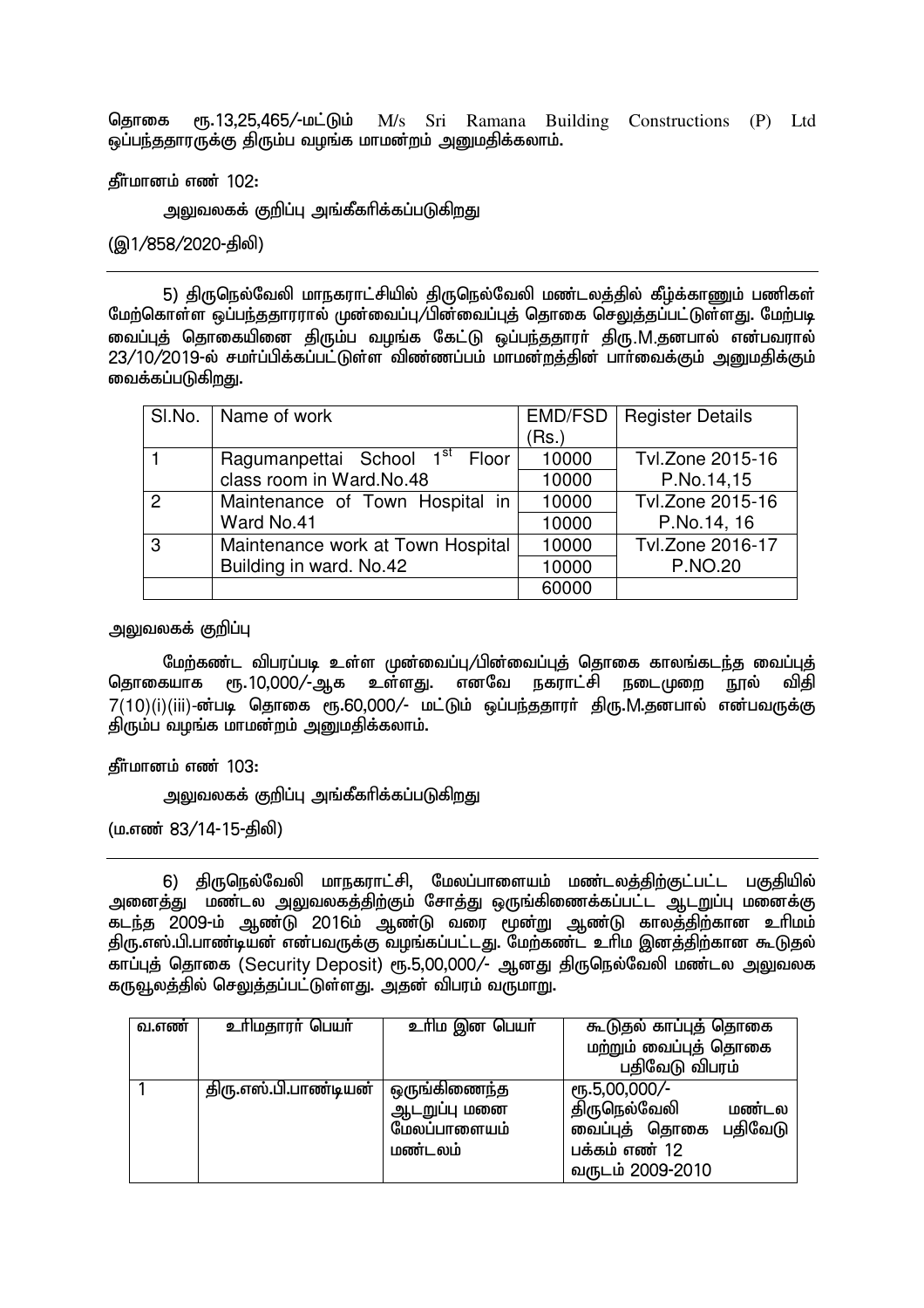மேற்கண்ட கூடுதல் காப்புத் தொகையானது கடந்த 2009-2010ம் ஆண்டு<br>தப்பட்டு தற்போது மூன்றாண்டுக்கு மேலாகிவிட்டது. மேலும் இது தொடர்பாக செலுத்தப்பட்டு தற்போது மூன்றாண்டுக்கு மேலாகிவிட்டது. தணிக்கை ஏதும் நிலுவையில்லை.

மேலும் உரிமதாரா் திரு.எஸ்.பி.பாண்டியன் என்பவா் 28.04.2018-ல் காலமாகிவிட்டதால்,<br>ாரது மனைவி திருமதி.எஸ்.பி.சாந்தி என்பவருக்கு கூடுதல் காப்புத்தொகை அன்னாரது மனைவி கிருமதி.எஸ்.பி.சாந்தி ரூ.5,00,000/-ஐ திரும்ப வழங்க வாரிசுதாரா்களால் நோட்டாி வழக்கறிஞா் ஏலம் ஆட்சேபணை<br>இல்லை என உறுதிமொழி சான்று பெறப்பட்டுள்ளது. எனவே திருமதி.எஸ்.பி.சாந்தி ,இல்லை என உறுதிமொழி சான்று பெறப்பட்டுள்ளது. எனவே திருமதி.எஸ்.பி.சாந்தி<br>என்பவருக்கு கூடுதல் காப்பு தொகை ரூ.5,00,000/-ஐ திரும்ப வமங்குவது குறிக்கு காப்பு கொகை  $r$ ஈ.5.00.000/-ഇ மாமன்றத்தின் பார்வைக்கும் அனுமதிக்கும் வைக்கப்படுகிறது.

### அலுவலகக் குறிப்பு:

மேலே பொருளில் கண்டவாறு உரிமஇனக்கிற்கு செலுக்கப்பட்ட கூடுகல் காப்புக் தொகையான ரூ.5,00,000/-ஐ மறைந்த திரு.எஸ்.பி.பாண்டியன் அவர்களது மனைவியும். வாரிசதாரருமான திருமதி.எஸ்.பி.சாந்தி என்பவருக்கு திரும்ப வழங்குவது குறித்து மாமன்றம் பரிசீலித்து முடிவு செய்யலாம்.

#### கீர்மானம் எண் $104$ :

அலுவலகக் குறிப்பு அங்கீகரிக்கப்படுகி<u>றத</u>ு

(ந.க.எண் பி1/343/2020-கிலி)

7) திருநெல்வேலி மாநகராட்சி பகுதிக்குட்பட்ட மாநகராட்சி பள்ளிக்கட்டிடங்கள், அரசு பள்ளிக் கட்டிடங்கள், பஞ்சாயத்து யூனியன் பள்ளிக் கட்டிடங்கள் ஆக மொத்தம் 45 எண்ணம் பள்ளிக்கட்டிடங்களில் உள்ள கழிப்பிடங்கள் மற்றும் பள்ளி வளாகங்களில் சுகாதாரப் பணிகளை<br>மேற்கொள்வதற்கு 135 தூய்மை பணியாளர்கள் மற்றும் 4 மேற்பார்வையாளர்களை ணியாளர்கள் மற்றும் 4 மேற்பார்வையாளர்களை<br>காலத்திற்கு அமர்த்திக் கொள்வதற்கு ரூ.164.00 வெளிக்கொணா்வ மூலம் ஒருவருட இலட்சத்திற்கு மாமன்ற தீர்மான எண் 44, நாள் 08.05.2020-ல் நிர்வாக அனுமதி ்வழங்கப்பட்டதின்படி மேற்படி பணியினை மேற கொள்வதற்கு ஒப்பந்தப்புள்ளி அறிவிப்பு எண்  $7/2020$ -21-ன்படி மாநில அளவில் The Hindu ஆங்கில நாளிதழிலும் மற்றும் நமது அம்மா தமிழ் நாளிகமிலம் 11.06.2020-அன்றம் மாநில ஒப்பந்கப்பள்ளி செய்கி மலரில் 11.06.2020 அன்றம் .<br>ஒப்பந்தப்புள்ளி அறிவிப்பு பிரசுரம் செய்துள்ளதின்படி மேற்படி பணிகளுக்கு மின்னணு மற்றும்<br>மூடி முத்திரையிடப்பட்ட இரு உறை முறையிலான லுப்பந்தப்புள்ளிகள் 29.06.2020ல் ,<br>முடி முத்திரையிடப்பட்ட இரு உறை முறையிலான ஒப்பந்தப்புள்ளிகள் 29.06.2020ல் கோரப்பட்டதில் மின்னணு முறையில் M/s.Srinivasa Waste Management Services (P) Ltd., Chennai-600093 என்ற ஒரே ஒரு ஒப்பந்தப்புள்ளியும் மின்னணு முறை அல்லாத இரு உறை முறையிலான மூடி முத்திரையிடப்பட்ட ஒப்பந்தப்புள்ளி பெட்டியில; (1) M/s.Arunai Computor Forms, Vellore District (2) Puliyoorsalai Labour Contract Co-operative Society Ltd., Kanyakumari District (3)M/s.Southern Solid Waste Management Service, Kanyakumari District (4)M/s.Saram Enviro Service (P) Ltd., Chennai (5)M/s.Soya Trust, Tirunelveli<br>ஆகிய 5 நிறுவனங்களிடம் இருந்து ஒப்பந்தப்புள்ளிகள் பெறப்பட்டது. மேற்படி லப்பந்தப்புள்ளிகள் ஒப்பந்தப்புள்ளிகள் இம்மாநகராட்சி ஒப்பந்தப்புள்ளி கூர்ந்தாய்வுக் குழுவால் தொழில்நுட்ப தகுதிகள் கூர்ந்தாய்வு செய்யப்பட்டதில் (1) M/s.Arunai Computor Forms, Vellore District (2) Puliyoorsalai Labour Contract Co-operative Society Ltd., Kanyakumari District (3) M/s.Srinivasa Waste Management Services (P) Ltd., Chennai-600093 (4) M/s.Soya Trust, Tirunelveli ஆகிய நிறுவனங்களின் ஒப்பந்தப்புள்ளிகள் தொழில் நுட்ப தகுதி<br>தொடா்பான நிபந்தனைகளை பூா்த்தி செய்யாததால் தகுதியிழந்ததாக கருதப்பட்டு தொடா்பான நிபந்தனைகளை பூா்த்தி செய்யாததால் தகுதியிழந்ததாக கருதப்பட்டு நிராகரிக்கப்பட்டது. மீதமுள்ள (1) M/s.Southern Solid Waste Management Service, Mulagamoodu (Po), Kannyakumari District  $\omega$ mimu (2) M/s.Saram Enviro Service (P) Ltd., Chennai ஆகியோரது ஒப்பந்தப்புள்ளிகள் தொழில் நுட்ப தகுதி தொடர்பான ஒப்பந்தப்புள்ளி epge;jidfis G+h;j;jp nra;tjhy; md;dhh;fSila tpiyg;Gs;sp ml;ltizfs; ்மட்டும் 21.08.2020 அன்று கிறக்கப்பட்டு ஒப்புநோக்கு பட்டியல் கயார் செய்யப்பட்டு அகன் விபாம் வருமாm:-